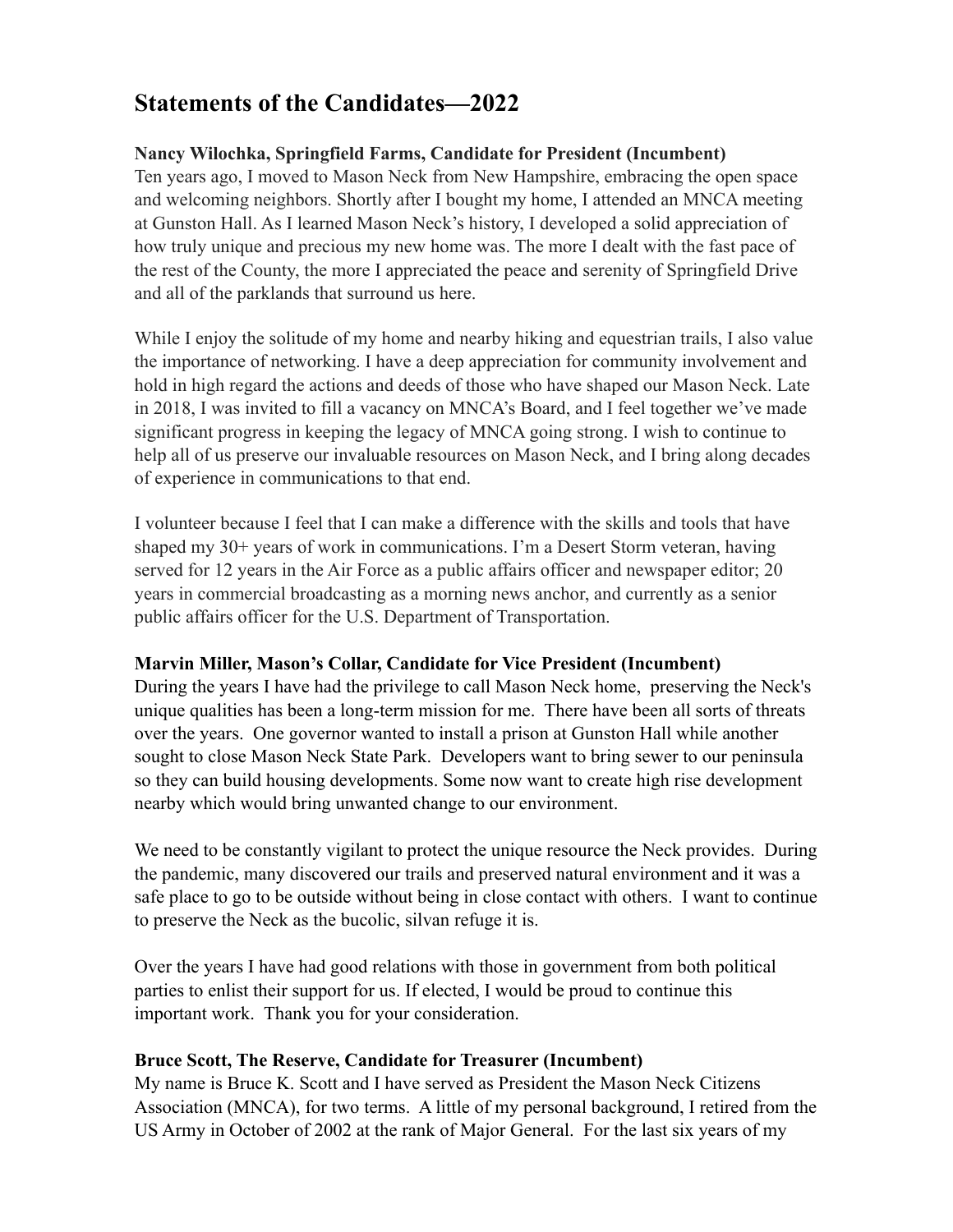Army service, my late wife Mary, our six children and I lived in Government quarters at Fort Belvoir that backed up on the other side of Pohick Bay. We became great fans of Mason Neck during these years. Even though we owned a home in Fairfax, Mary really wanted to live on Mason Neck. Our original home was next to the Fire Station on Gunston Road, but later moved three miles down the road and built a new home on the Potomac.

Since moving to Mason Neck, we have tried to stay involved in our community affairs and Mary was a Docent at Gunston Hall. My goal of serving on the Board of MNCA has been to advocate policies, plans and actions that ensure that the unique lifestyle and environment we enjoy in this enclave of Mason Neck is protected for our children and our children's children. . Maintaining our unique quality of life and the surrounding environment remains my number one priority. I look forward to your support.

## **Dick Kennedy, Hallowing Point, candidate for Secretary (Incumbent)**

Sallie and I have been Neck residents since 1978 when we set out to find a house that would reduce my 10-mile commute to CIA but we messed up somehow. We feel privileged to live in this beautiful area, where our daughters Bradley and Ashley grew up. I am also active in the Mason Neck Lions Club and the Friends of Mason Neck State Park.

I have a chem. engineering degree from Princeton but changed career paths, studied economies inTurin, Italy, and Mexico City (where I met Sallie) and then got a PhD from Rice. At CIA (1972-2003) –a marvelously apolitical place where analysts are told to gather the facts and follow wherever they lead—I worked mainly on European economic issues and was awarded the Agency's Career Intelligence Medal in 2004.

I am passionate about human rights: I heard MLK speak at Princeton, and I saw first-hand the suppression of human rights in two places--East Berlin in 1961 (two weeks after the wall went up!) and Jackson, Mississippi in 1964, where I was a civil rights worker for five weeks. My other avocation since 1970 has been working to end the criminalization of marijuana, a drug that is far safer than alcohol or tobacco; I plan to try it myself some day; I also advocate for action on climate change in my spare time.

## **Arsenio Ayon, Hallowing Point, Candidate for Director (Incumbent)**

My family (wife Donnica and son Carson) and I moved from California (Bay Area) about seven years ago to pursue high-tech business opportunities with the Federal government. For the first two years, we lived in Fairfax near Chantilly but after we decided to stay here longer, we looked for a house near the river. We came to Hallowing Point five years ago to an open house—we loved the area, purchased the house, and lived there for four years, then moved in 2021 to our current house on the river. We think that Mason Neck is an awesome place to live and raise a family and love all of what it has to offer.

I have served on the board for over two years and look forward to continuing. While living in CA, I served on several neighborhood type organization boards and a community medical clinic and currently serve on the LCAC board of directors. I am the CEO of a small business providing high-tech information technology solutions to DoD and civilian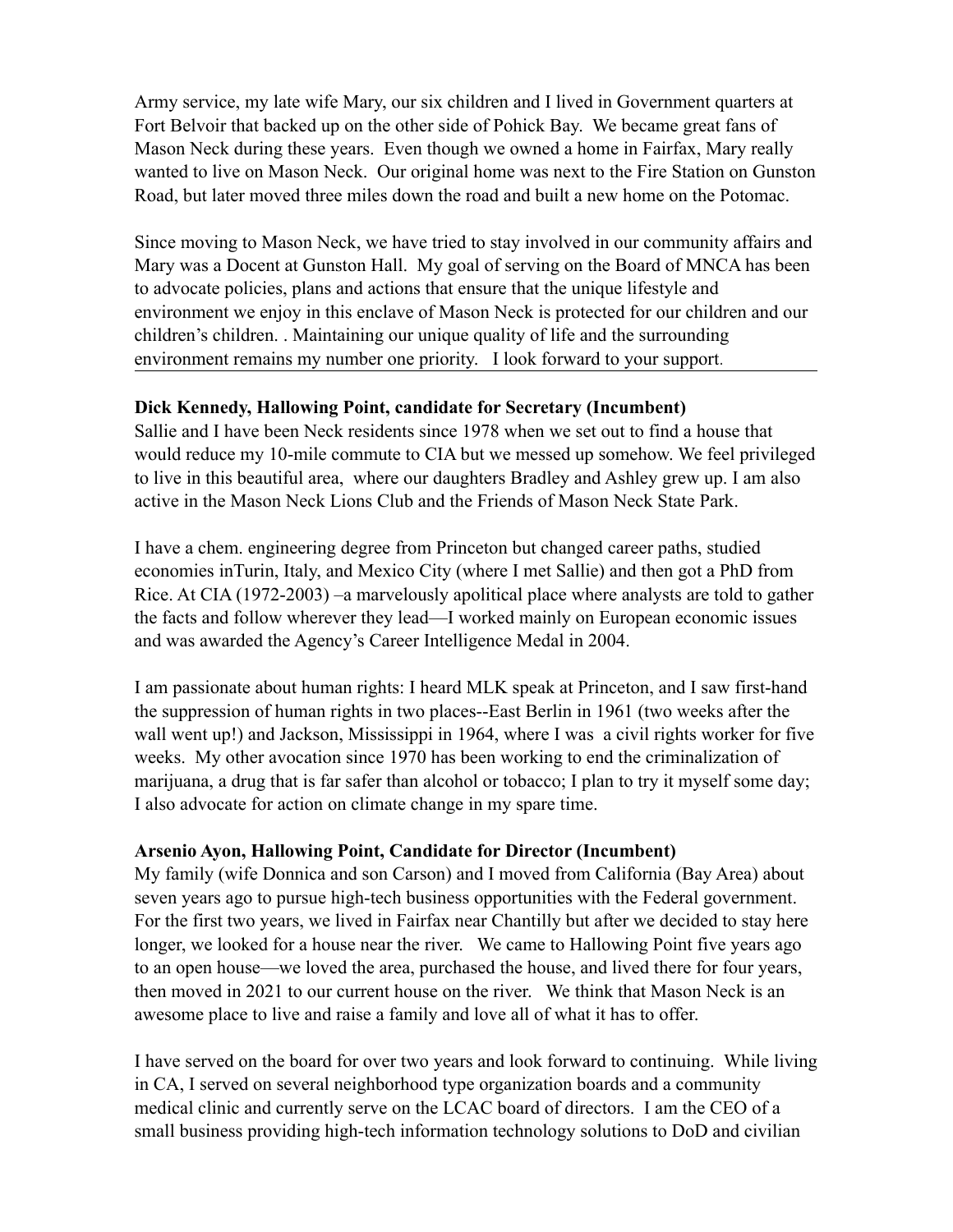agencies around the country and abroad.

I feel privileged to enjoy what previous generations built in Mason Neck and the undergoing efforts of my neighbors and friends in the community. If elected to continue to serve, my goal is to continue to work with the board to preserve and enhance the beauty of Mason Neck.

### **Hillary K. Clawson, Gunston Manor. Candidate for Director (Incumbent**)

After retiring from a career in information technology, I moved to Mason Neck with my husband, Kem. We've been here for 16 years and our appreciation for this exceptional place continues to grow.

I served as President of the Mason Neck Citizens Association for six years. I'm a founding member and President of the Friends of Mason Neck State Park, Inc., a non-profit 501(c) (3) corporation. I'm currently a member of our County Supervisor's Environmental Advisory Committee and the Mount Vernon District Site Specific Plan Amendment Task Force.

These positions have given me the opportunity to forge strong relationships with our legislators, keeping Mason Neck's interests at the forefront. I look forward to continuing to work with our dedicated board as we explore new ways to strengthen MNCA and maintain the unique environment we all enjoy here.

#### **Annie Collins, Harborview, Candidate for Director (Incumbent)**

Originally from greater Boston, a job opportunity brought me to the DC area where I worked in consulting in both private and public sectors. While in DC, I met my husband, a second generation Mason Neck resident, who introduced me to the Neck. It has been a privilege to live in this historic and beautiful area, and a joy to serve alongside our small but tightly knit community. I look forward to continuing to serve and to thoughtfully steward the resources entrusted to us.

## **Rick Hutson, Hallowing Point, Candidate for Director (Incumbent)**

I have had the pleasure of serving in the role of a Director for the Mason Neck Citizens Association during the past 10 years. I believe that our way of life here on Mason Neck is precious and fragile and we must do all that we can to preserve Mason Neck as it is. I live in Hallowing Point with my wife, Dana, a third generation Mason Neck resident and our two children, Aubrey, and Frank, both fourth generation Mason Neck residents and students at South County High School. I am an avid runner and kayaker and enjoy the many trails, pristine woodlands and waterways that Mason Neck has to offer. My family and I love to hike and observe wildlife in the many parks located on Mason Neck and I want to help preserve Mason Neck as the jewel of Fairfax County for my children and my children's children. I have enjoyed serving on the Mason Neck Citizens Association Board of Directors and I have enjoyed the opportunity to meet our many neighbors here on Mason Neck. I have enjoyed looking out for the interests of the citizens of Mason neck,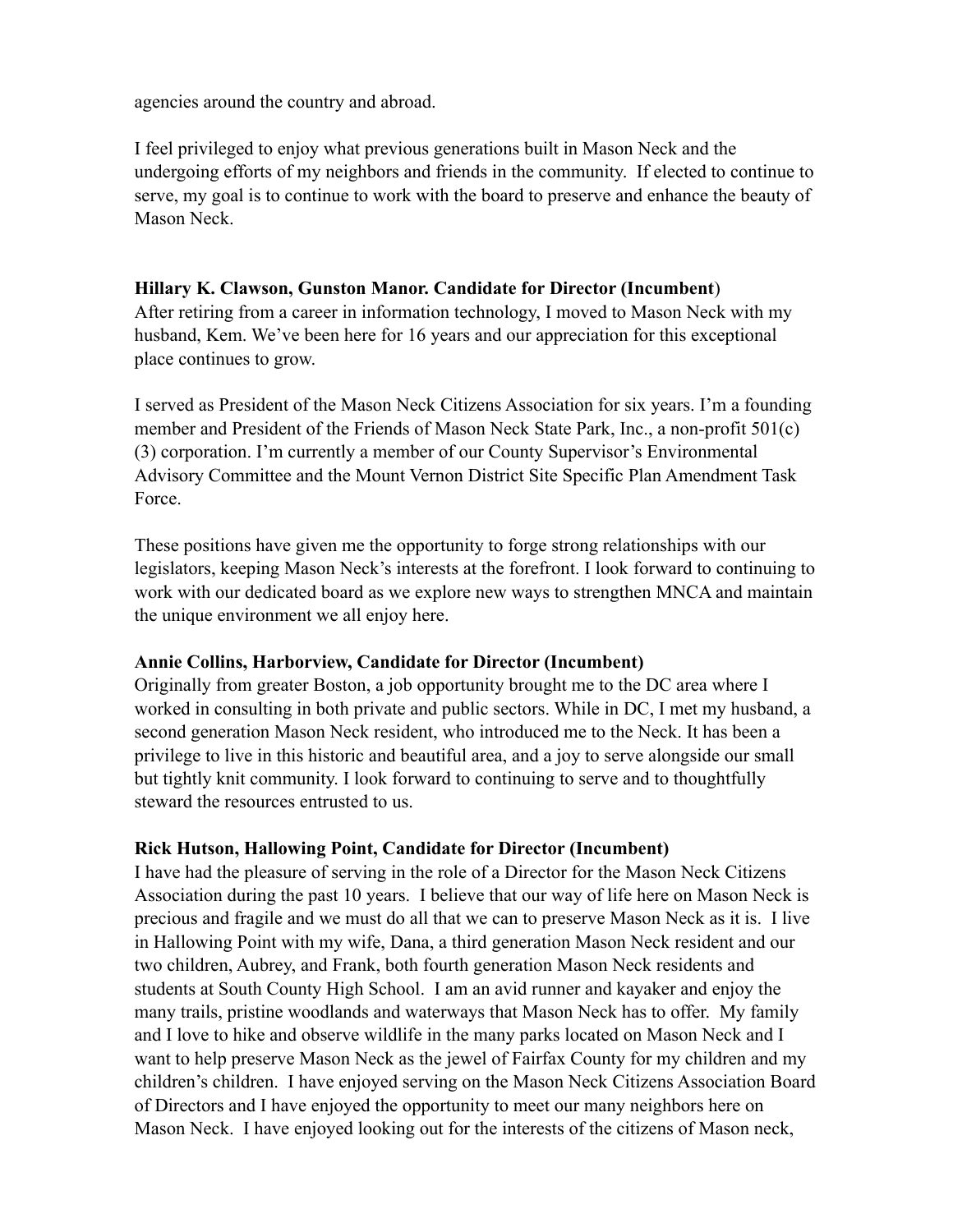and I look forward to continuing to serve the citizens of Mason Neck for another year.

## **Robert Kolb, Harley Road, Candidate for Director (Incumbent)**

Hello! I am a husband, father of three, retired Soldier, Scout Leader, runner (but very slow), and have been living here for 15 years. I believe in making a difference – whether it's at home, work, or in the community. I love this area – the parks, the neighborhood, and the people. Thank you for your time and hope to continue to serve the residents of Mason Neck!

# **Jim Martin, Hallowing Point**: *Jim came on the scene too late to be on the election ballot so the Board will use its authority to add well-qualified people between elections.*

 I am a retired U.S. diplomat, with experience working on economic, environmental, and refugee issues both abroad and in the U.S. Although my wife and I only moved to Mason Neck in 2020 I had been coming here for at least 15 years before that to hike and kayak in the local parks. I am overjoyed to be living in such a beautiful natural setting and want to work with others to help protect it. I see the MNCA's role in connecting the neck's geographically dispersed communities as central to that effort. I have long been involved in local issues, serving for several years on the board of the neighborhood association in my previous community and as an election volunteer.

## **Scott Stroh, Gunston Road, Candidate for Director (Incumbent)**

Throughout his lifetime, George Mason wrote frequently about his love of Gunston Hall and his appreciation of the natural beauty and abounding resources of the place he called home. Today, some 250 years later, my family and I are blessed to live at Gunston Hall on Mason Neck, a place we now call home, and a place we love, value, and appreciate for the same reasons Mason wrote about during his lifetime.

But, our love of Mason Neck transcends its natural beauty and rich history. Just as Gunston Hall comes to life because of the stories of those who lived there, Mason Neck's vitality is enriched by the humanity and hospitality of all those whose presence has created an amazing community of friends and neighbors. My family and I our privileged to be part of this community and inspired by the passions and actions of all those who have helped preserve and support this place and this community. As such, I would be honored to help continue this tradition of civic leadership, community service, and neighborly hospitality.

In closing, thank you for the honor of being considered as a potential board member of the MNCA and thank you all for welcoming my family and I to such a special place.

# **Peter Weyland, Gunston Manor, Candidate for Director (Incumbent)**

I moved to Gunston Manor in 1976 and enjoy the river, nature and people who inhabit this wonderful peninsula. As we all know, Mason Neck is a unique and special place in this busy metropolitan area. But, it will only remain unique if we, as a community, do everything we can do to protect it.